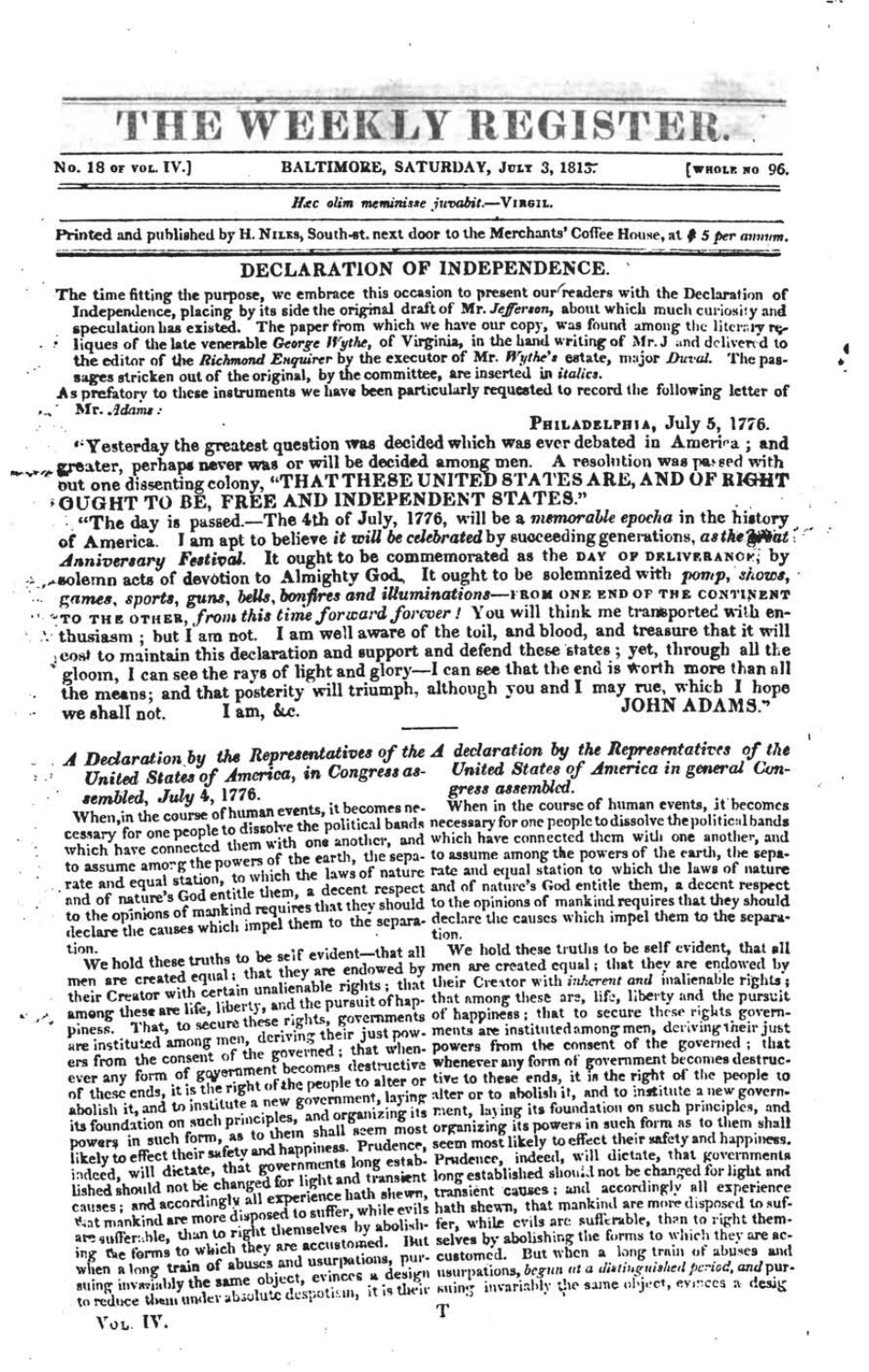## THE WEEKLY REGISTER-SATURDAY, JULY 3, 1813.

right, it is their duty, to throw off such government, to reduce them under absolute despotism, it is their facts be submitted to a candid world.

282

He has refused his assent to laws the most wholesome and necessary for the public good.

He has forbidden his governors to pass laws of ed to attend to them.

He has refused to pass other laws, for the accomformidable to tyrants only.

He has called together legislative hodies, at places sures.

He has dissolved representative houses repeatedly

He has refused, for a long time after such dissowithin.

He has endeavored to prevent the population of others, to encourage their migration lither, and others to encourage their migrations hither, and raising the conditions of new appropriations of raising the conditions of lands. lands.

He has obstructed the administration of justice, ciary powers.

He has made judges dependent on his will alone, payment of their salaries.

He has erected a multitude of new offices, and ple, and eat out their substance.

He has kept among us, in times of peace, stand-

He has affected to render the military independent of, and superior to, the civil power.

He has combined with others, to subject us to a jurisdiction, foreign to our constitution, and unac- jurisdiction foreign to our constitution, and unac-

For quartering large bodies of armed troops among

For protecting them, by a mock trial, from punishment for any murders which they should commit ment for any murders which they should commit on on the inhabitants of these states:

For cutting off our trade with all parts of the world :

For imposing taxes on us without our consent :

and to provide new guards for their future security. right, it is their duty, to throw off such govern. Such has been the patient'sufferance of these colo- mont, and to provide new guards to their future se-<br>nies; and such is now the necessity which constrains curity. Such had been the patient sufferance of them to alter their former systems of government, these colonies; and such is now the necessity which The history of the present king of Great Britain is constrains them to expange their former systems of a history of repeated injuries and usurpations, all government. The history of the present king of having in direct object the establishment of an ab- Great Britain is a history of *unvemitting* injuries and solute tyranny over the states. To prove this, let usurpations, among which appears no solitary fact to contradict the uniform tenor of the rest; but all have in direct object the establishment of an absolute tyranny over these states. To prove this, let facts be submitted to a candid world, for the truth of which we pledge a faith yet unsullied by falsehood.

He has refused his assent to laws the most wholesome and necessary for the public good.

He has forbidden his governors to pass laws of imimmediate and pressing importance, unless suspend- mediate and pressing importance, unless suspended ed in their operation, till his assent should be obtained; ed: and, when so suspended, he has utterly neglect- and when so suspended, he has utterly neglected to attend to them.

He has refused to pass other laws for the accommodation of large districts of people, unless those modation of large districts of people, unless these people would relinquish the right of representation people would relinquish the right of representation, in the legislature-a right inestimable to them, and a right inestimable to them and formidable to tyrants only.

He has called together legislative bodies at places unusual, uncomfortable, and distant from the depo- unusual, uncomfortable, and distant from the depository of their public records, for the sole purpose sitory of their public records, of fatiguing them into compliance with his mea-fatiguing them into compliance with his measures.

He has dissolved representative houses repeate lly for opposing, with manly firmness, his invasions on and continually, for opposing with manly firmules the rights of the people.

He has refused for a long time after such dissolulutions, to cause others to be elected; whereby the tions to cause others to be elected; whereby the lelegislative powers, incapable of annihilation, have gislative powers incapable of annihilation, have rereturned to the people at large, for their exercise; turned to the people at large for their exercise; the the state remaining, in the mean time, exposed to all state remaining in the mean time exposed to all the danger of invasion from without, and convulsions the danger of invasion from without, and convulsions within.

He has endeavored to prevent the population of these states; for that purpose obstructing the laws these states; for that purpose obstructing the laws for naturalization of foreigners; refusing to pass for naturalization of foreigners; refusing to pass

He has *suffered* the administration of justice totalby refusing his assent to laws, for establishing judi- ly to cease in some of these states, refusing his assent to laws for establishing judiciary powers.

He has made our judges dependent on his will for the tenure of their offices, and the amount and alone for the tenure of their offices, and the amount and payment of their salaries.

He has created a multitude of new offices, by a sent hither swarms of officers, to harrass our peo- self assumed power, and sent hither swarms of officers to harass our people and cat their substance.

He has kept among us in times of peace, standing ing armies, without the consent of our legislatures. armies, and ships of war, without the consent of our legislatures.

> He has affected to render the military independent of and superior to the civil power.

He has combined with others to subject us to a knowledged by our laws: giving his assent to their knowledged by our laws; giving his assent to their acts of pretended legislation :

For quartering large bodies of armed troops among us:

For protecting them, by a mock trial, from punishthe inhabitants of these states :

For cutting off our trade with all parts of the world:

For imposing taxes on us without our consent: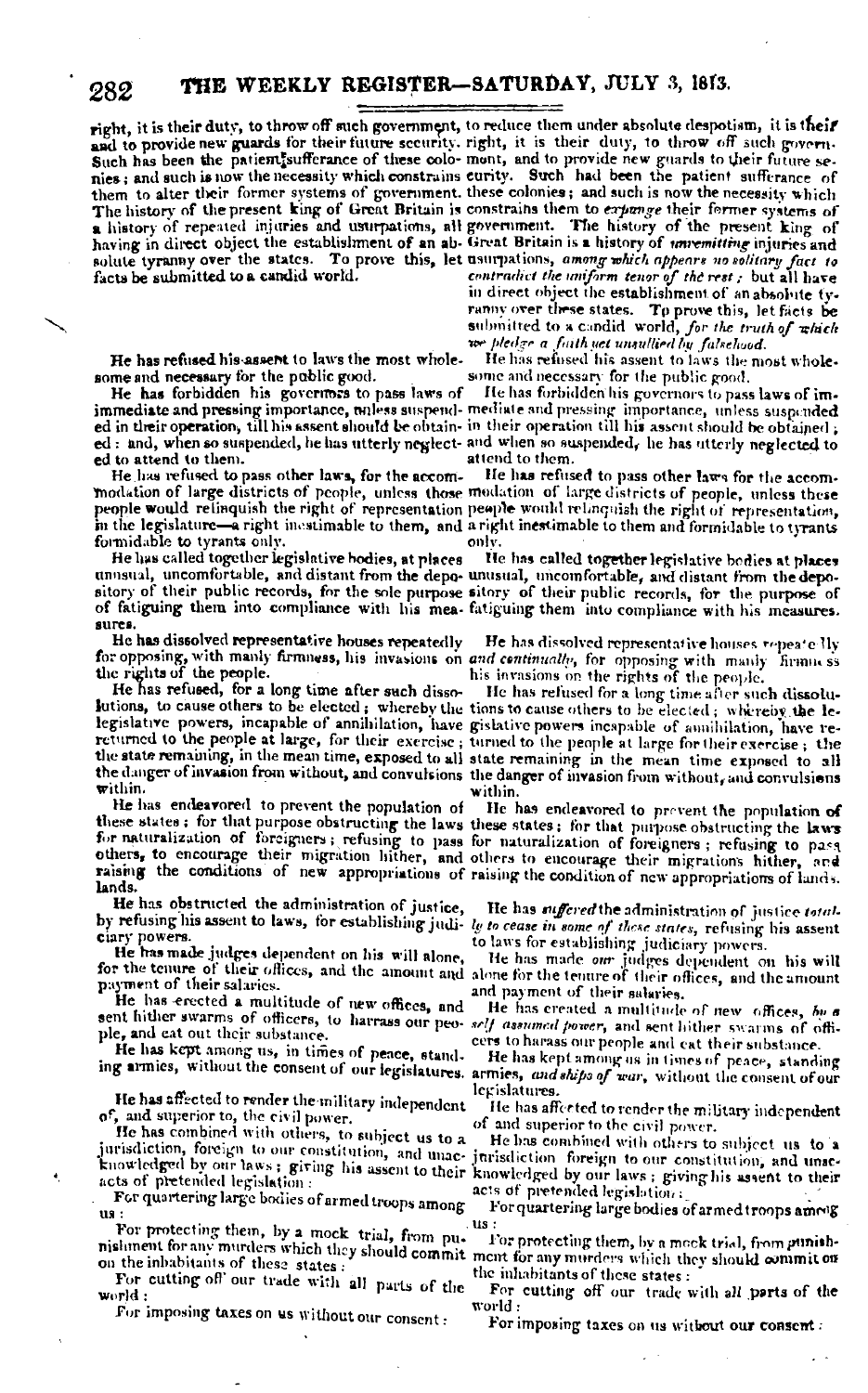#### THE WEEKLY REGISTER-DECLARATION OF INDEPENDENCE. 283

For depriving us, in many cases, of the benefits of trial by jury:

For transporting us beyond seas, to be tried for pretended offences :

For abolishing the free system of English laws in  $l$  mies:

For taking away our charters, abolishing our most of our governments:

For suspending our own legislatures, and declarus in all cases whatsoever.

He has abdicated government here, by declaring us out of his protection, and waging wav against his generators, and declaring us out of his allegiance us.

He has plundered our seas, ravaged our coasts, ple.

He is, at this time, transporting large armies of foreign inercenaries, to complete the works of death, foreign mercenaries to complete the work of death, desolation and tyrauny, already begun, with circumstances of cruelty and perfidy, scarcely paralleled stances of cruelty and perfidy, scarcely paralleled in the most barbarous ages, and totally unworthy the the most barbarous ages, and totally unworthy the head of a civilized nation.

He has constrained our fellow citizens, taken capand brethren, or fall themselves by their hands.

He has excited domestic insurrections amongst tion of all ages, sexes and couditions.

In every stage of these oppressions, we have petitioned for redress, in the most humble terms; our tioned for redress in the most humble terms: Our repeated petitions have been answered only by re-repeated petitions have been answered only by re-

Nor have we heen wanting in attentis'n to our Bri-

For depriving us, in many cases, of the benefits o trial by jury:

For transporting us beyond seas to be tried for pretended offences:

For abolishing the free system of English laws in a neighboring province, establis! ing therein an are a neighboring province, establishing therein an arbitrary government, and enlarging its boundaries, so bitrary government, and enlarging its boundaries, so as to render it at once an example and fit instrument as to render it at once an example and fit instrument for introducing the same absolute rule into these co- for introducing the same absolute rule into these etates.

For taking away our charters, abolishing our valuable laws, and altering fundamentally the forms most valuable laws, and altering fundamentally the forms of our governments:

For suspending our own legislatures, and declaring themselves invested with power to legislate for ing themselves vested with power to legislate for us in all cases whatever:

He has abdicated government here, withdrawing and protection:

He has plundered our seas, ravaged our coasts, burnt our towns, and destroyed the lives of our peo- burnt our towns, and destroyed the lives of our peopie.

He is at this time transporting large armies of desolation and tyranny, already begun with circumhead of a civilized nation.

He has constrained *others* taken captives on the tive on the high seas, to bear arms against their high seas, to bear arms against their country, to be country, to become the executioners of their friends the executioners of their friends and brethren, or to fall themselves by their hands.

He has endeavored to bring on the inhabitants of us, and has endeavored to bring on the inhabitants our frontiers the merciless Indian savages, whose of our frontiers, the merciless Indian savages, whose known rule of warfare is an undistinguished deknown rule of warfare is an undistinguished destruc- struction of all ages, sexes, and conditions of existence.

> He has incited treasonable insurrections of our fellow-citizens, with the allurements of forfeiture and confiscution of our property.

He luis waged cruel war against human nature itself, violating its most sacred rights of life and liberty in the persons of a distant people, who never offended him, captivating and carrying them into slavery in<br>another hemisphere, or to incur miserable death in their transportation thither. This piratical warfare, the opprobrium of infidel powers, is the warfare of the christian king of Great Rritain. Determined to keep open a market where MEN should be bought and sold, he has prostituted his negative for suppressing every legislative attempt to prohibit or to restrain this execrable commerce: and that this assemblage of horrors might want no fact of distinguished dye, he is now exciting those very people to rise in arms among us, and to purchase that liberty of which he has deprived them, by murdering the people upon whom he also obtruded them : thus paying off former crimes committed against the liberties of one people, with crimes which he urges them to commit against the lives of another

In every stage of these oppressions we have petipeated injury. A prince whose character is thus peated injury. A prince whose character is thing harked, by every act, which may define a tyrant, is marked by every act which may define a tyrant, is<br>unfit to be the ruler of a free people. unfit to be the ruler of a people roto mean to be free. unfit to be the ruler of a people rehe mean to be free: Future ages will scarce believe that the hardings of one man adventured within the short compast of twelve years only; to build a foundation so broad and undisguised, for tyranny over a people fostered and fixed in priv.ciples of freedom.

Nor have we been wanting in attention to our British brethren. We have warned their, from time to tish brethren. We have warned them from time to time, of attempts made by their le gislature, to ex- time, of attempts by their legislature to extend a tand an unwarrantable jurisdictior, over us. We have jurisdiction over these our states. We have remind